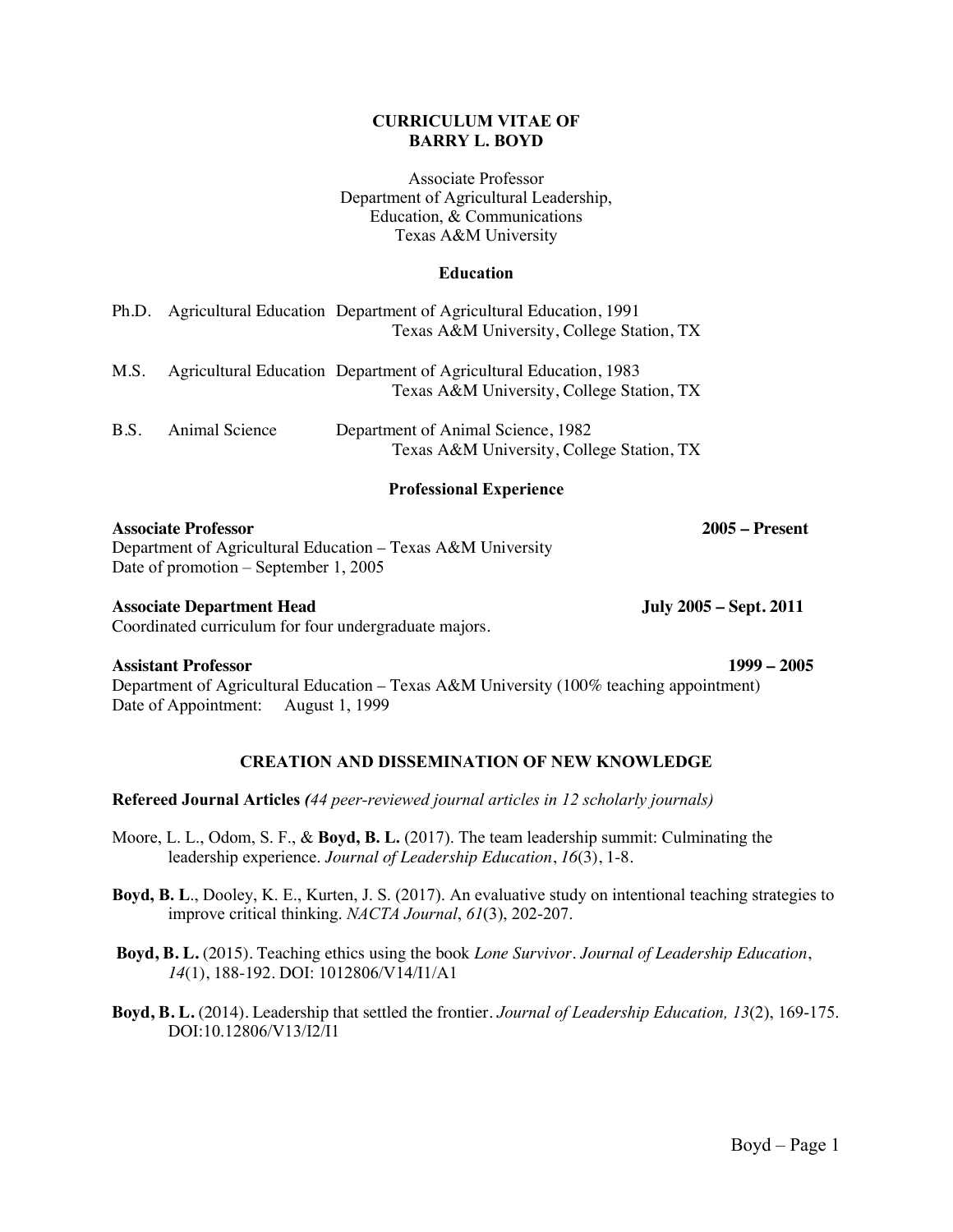- Rosch, D., **Boyd, B. L.,** & Duran, K. (2014). Students' self-identified long-term leadership development goals: An analysis by gender and race. *Journal of Leadership Education, 13*(3), 17-33. DOI: 1012806/V13/I3/R2
- **Boyd, B. L.** (2014). Leadership that settled the frontier. *Journal of Leadership Education, 13*(2), 169-175. DOI:10.12806/V13/I2/I1
- Ferrell, S. K., **Boyd, B. L**., & Rayfield, J. (2013). Texas FFA officer perceptions of good followership. *Journal of Leadership Education*, *12*(1), 174-187.
- Bading, C., **Boyd, B. L**., Lawver, D., Ulmer, J., & Boleman, C. (2012). Youth voice: Developing future leaders. *Journal of Youth Development – Bridging Research and Practice, 7*(4), 37-49.
- Lockett, L. L. & **Boyd, B. L.** (2012). Enhancing leadership skills in volunteers. *Journal of Leadership Education, 11*(1), 233-244. (26% acceptance)
- **Boyd, B. L.,** Moore, L. L., Williams, J. & Elbert, C. D. (2012). Barriers to the attainment of global leadership competencies. *International Leadership Journal, 4*(11), 41-55. Available at http://www.tesc.edu/documents/ILJ\_Winter\_2012-final.pdf.
- Odom, S., **Boyd, B. L**., Williams, J. (2012). Impact of personal growth projects on leadership identity development. *Journal of Leadership Education, 11*(1), 49-63. (26% acceptance)
- Moore, L. L., Williams, J., **Boyd, B. L**., & Elbert, C. D. (2011). International experiences of agricultural leadership and development seniors. *International Journal of Business Management and Economic Research*, *2*(1), 117-123. Available at http://www.ijbmer.com/docs/volumes/vol2issue1/ijbmer2011020101.pdf
- **Boyd, B. L.**, Moore, L., Williams, J. & Elbert, C. D. (2011). Entry-level competencies needed for global leaders. *International Leadership Journal*, *3*(1), 20-39. Available online at http://www.tesc.edu/documents/ILJ\_Winter\_2011\_final.pdf . (25% acceptance rate)
- **Boyd, B. L.** & Williams, J. (2010). Developing life-long learners through personal growth projects. *Journal of Leadership Education, 9*(2), 144-150.
- **Boyd, B. L.** & Williams, J. (2010). Using life stories for leadership development. *Academic Exchange Quarterly, 14*(2), 177-180.

#### **Presentations and Refereed, Published Conference Proceedings and Abstracts**

- **Boyd, B. L.,** Strong, J. & Kurten, J. (2017). Cultivating critical thinking in a complex world. Juried Selection, Proceedings, Association of Leadership Educators Conference, Charleston, S.C.
- **Boyd, B.L**. & Strong, J. (2016). Mining leadership for critical thinkers (roundtable). Juried Selection, Proceedings, Association of Leadership Educators Conference, Sacramento, CA.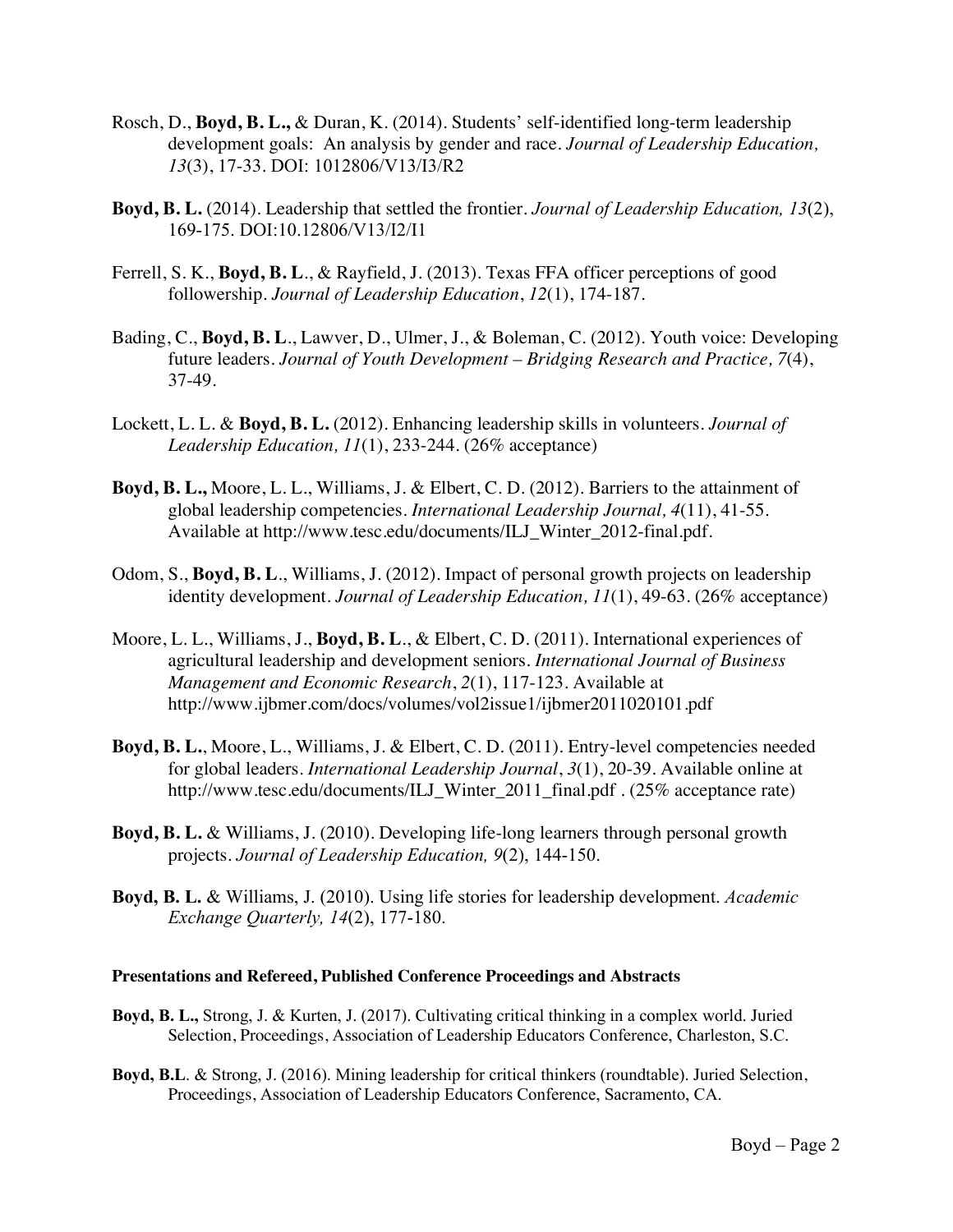- Moore, L.L., Odom, S.F., & **Boyd, B.L.** (2016). The team leadership summit: Culminating the leadership experience. Juried Selection, Proceedings, ALE Conference, Sacramento, CA.
- Strong, J. & **Boyd, B.L.** (2016). Using concept map activities to show an increase in student knowledge. Juried Selection, Proceedings, 2016 NACTA Conference, Honolulu, HI.
- Dooley, K. E., Kurten, J., & **Boyd, B. L**., (2016). Creating a cadre of critical thinking scholars. Juried Selection, Proceedings, 2016 NACTA Conference, Honolulu, HI.
- **Boyd, B. L.** (2014). Teaching moral theories using *Lone Survivor*. Juried Selection, Proceedings (Abstract), Association of Leadership Educators Annual Conference, San Antonio, TX.

#### **Books Reviewed**

Weiss, J.W. (2015). *An introduction to Leadership*. 2<sup>nd</sup>. Ed., San Diego, CA: Bridgepoint Education.

Northouse, P.G. (2013). *Introduction to leadership: Concepts and practice*. (3<sup>*d*</sup> ed.). Los Angeles, CA: Sage Publications. (Reviewed a new chapter for this edition: Using People's Strengths).

Weiss, J.W. (2013). *An introduction to Leadership*. 1<sup>st</sup>. Ed., San Diego, CA: Bridgepoint Education.

# **LEADERSHIP AND SERVICE**

#### **National Professional Organizations**

*Association of Leadership Educators (ALE), 1999-present*

- President of ALE, 2007-2008.
- Vice-President of ALE, 2006-2007; 2007 Annual Conference Coordinator.
- Editorial Review Board, *Journal of Leadership Education*, 2014 to present
- Editor of the *Journal of Leadership Education*, January 2010 to 2013.

#### **University Service**

- University Leadership Grand Challenge Committee, Office of the Provost, 2015
- University Disciplinary Appeals Committee, 2013 to present.
- Critical Thinking Assessment Grading Team, Office of Institutional Assessment, December 2012.
- Academic Civil Rights Investigative Committee (ACRIC), 2012 to 2014.
- Strengths Facilitator, Leadership Services Center, 2010 to present.
- Fall Leadership Conference, Group Facilitator, MSC Council, August 2010, 2012.
- Faculty Fellow for *Faculty Teaching Academy*, Center for Teaching Excellence, Texas A&M University, 2008-2009. Organized and led FTA seminars for the year.
- Study Abroad Scholarship Review Committee, Spring, 2009.
- Resource Session Facilitator, Wakonse South Teaching Conference, 2008.
- Greek Faculty Leadership Team 2007-2009.
- University Scholars Interview Panel, University Scholars Program, Texas A&M University, Spring 2007.
- Faculty Advisory Board, Center for Teaching Excellence, 2006-2009.